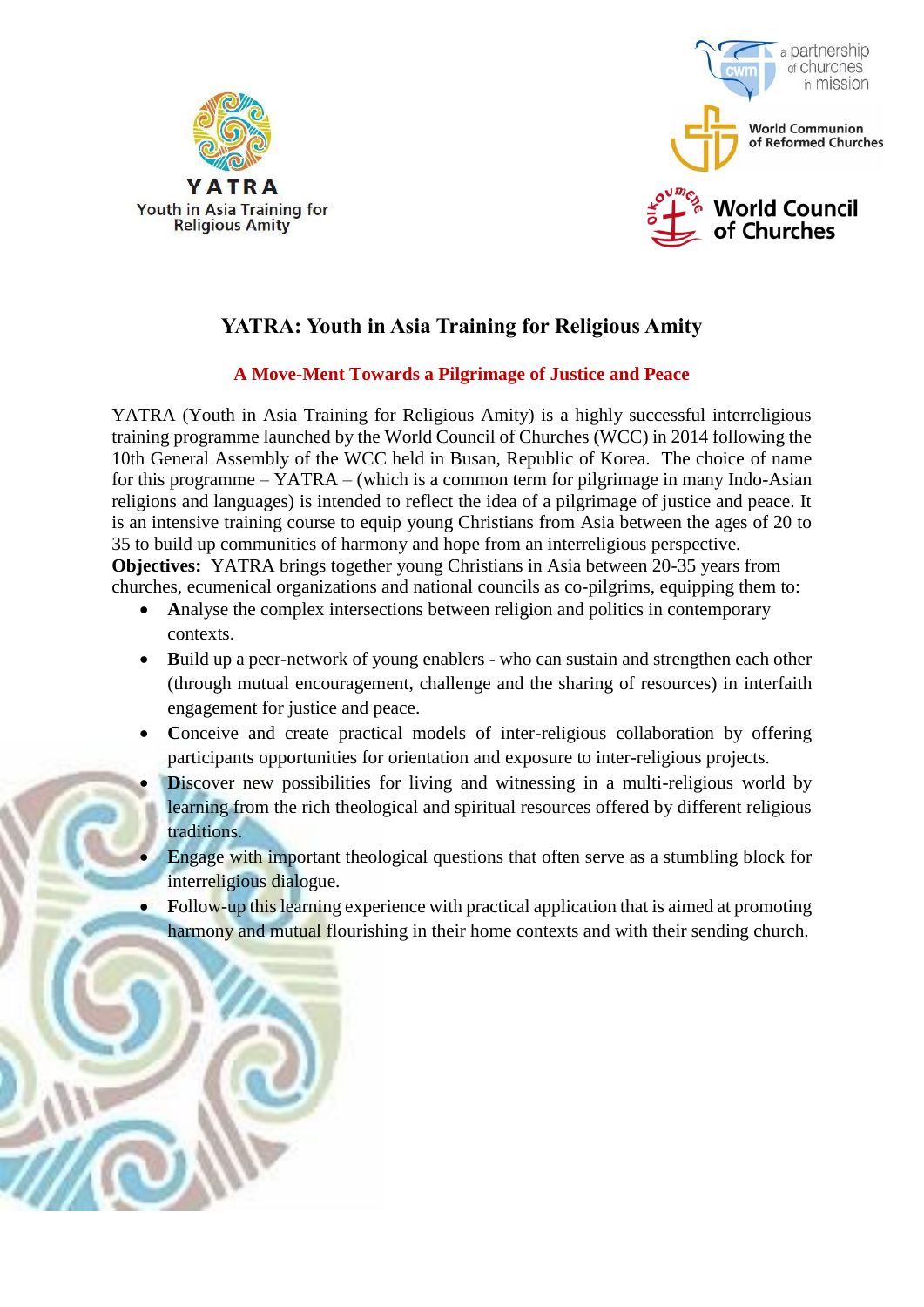



## **YATRA 2019**

#### **Partners:**

YATRA 2019 will be a joint collaboration between the World Council of Churches, the World Communion of Reformed Churches (WCRC) and the Council for World Mission (CWM). It will be a cross programmatic venture of the WCC's programme on Interreligious Dialogue and Cooperation, and the programme on Youth Engagement in the Ecumenical Movement. **The Venue:** 

The residential period of YATRA 2019 will take place in Seoul, Republic of Korea at the Global Institute of Theology of Yonsei University.

#### **Dates:**

Online learning from 19 August to 14 September 2019

Residential phase is from 18-29 September (arrivals all day 18 September, departures all day 29 September)

Deadline for applications: 15 April 2019

#### **The Theme:**

YATRA 2019 will explore the theme "Stewards of Hope, Seekers of Harmony". It will offer an opportunity to rethink in a creative and critical manner what it means to bear an account of the hope that is within us, as we seek to love God and live harmoniously with our neighbours in a multi religious world.

#### **The Structure of the Programme:**

The YATRA programme will include four weeks of intensive online learning followed by two weeks of residential learning for those who have successfully completed their online training. The residential training will include workshops, bible studies, academic lectures, study of recent ecumenical and interreligious documents, contextual analysis, exposure visits and the cross-cultural experience of living together and learning from each other.

### **Eligibility:**

YATRA 2019 is open to young Christians from Asia aged between 20-35 years. Applicants should have completed at least a Bachelor's degree or its equivalent and must be positioned to influence their churches and ecumenical organisations to be actively engaged in interreligious work. Applicants are requested to have a recommendation and endorsement from their church or organization. Balanced representation in terms of region, denomination and gender will be ensured in the selection process.